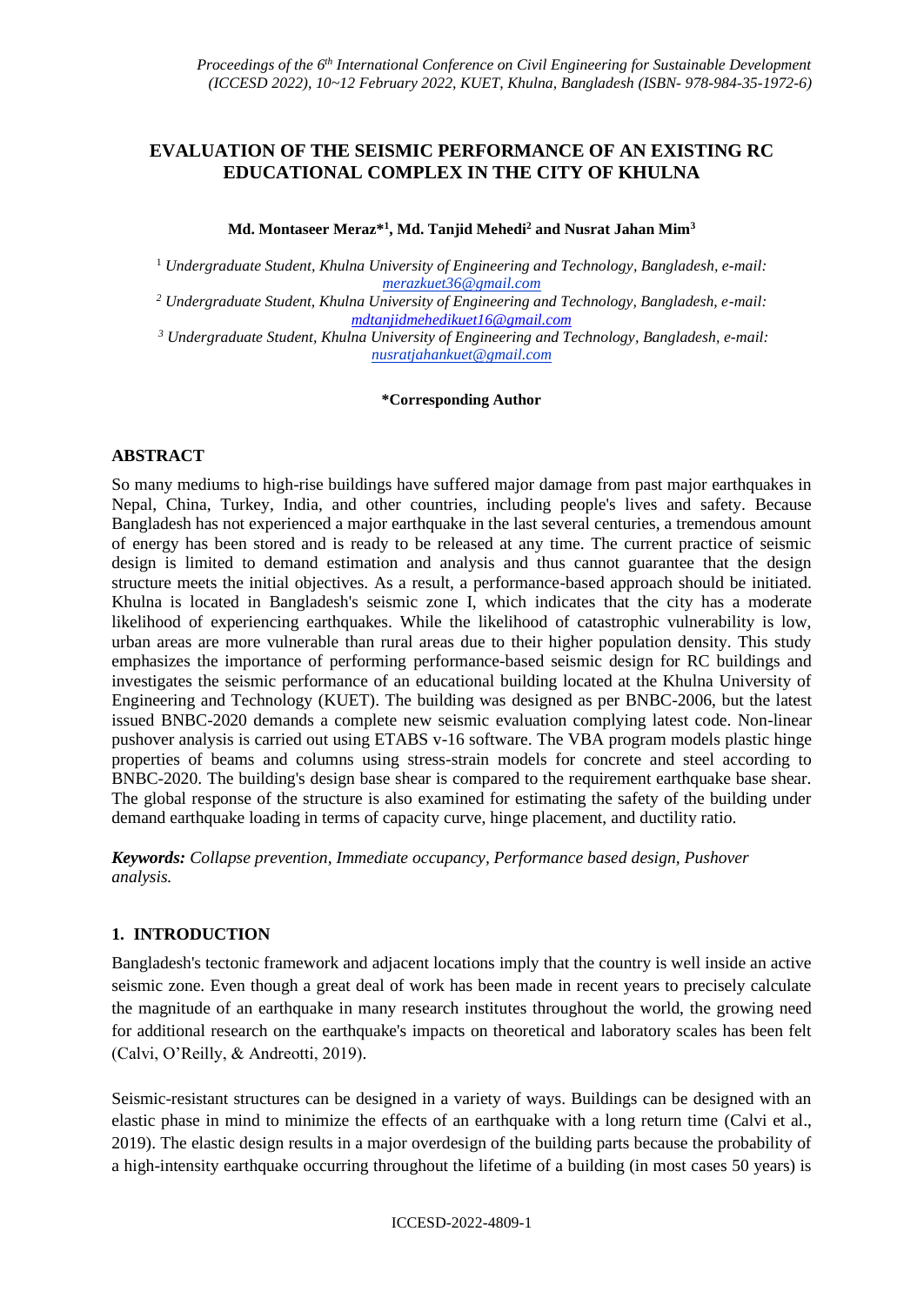only approximately 10%. The elastic technique is thus restricted to areas with low or moderate seismic activity. The alternative design method is based on non-linear ductile design concepts. It is possible to disperse energy during a seismic event by plastic deformation in a ductile structure that is flexible. As long as the displacement demand in the ductile components of the structure does not exceed the displacement capacity, the structure can withstand high-intensity earthquakes. Because the design seismic activities can be lowered depending on the ductility ratio, ductility allows for more cost-effective structures to be created (Chopra, 1995). It's common practice for building design in places with moderate to high seismicity to employ this strategy.

Some authors examined performance of several irregular structures on India's rocky soil (Ravikumar, Babu Narayan, Smith & Venkat Reddy, 2012). Another folk of authors studied the reaction of multistory reinforced concrete buildings in the setting of Bangladesh. Response spectrum evaluations had been performed on three normal and one irregular building models, but they did not address reentrant corner irregularity (Kabir, Sen, Islam & Engineering, 2015). In another research authors conducted a seismic performance study on RC structures with plan irregularity. ETABS 9.7.1 and SAP 2000 v14.0.0 were used to examine several models on equivalent static, temporal history, and RSA. Each frame has the same breadth but not the same area or mass (Haque, Ray, Chakraborty, Elias & Alam, 2016). Further studies have investigated the seismic analysis of multistory reinforced concrete buildings with various layouts that included corners. There was a difference in the settling of the stories and the base shear of various sized buildings (Farhan, Bomisetty & Technology, 2019). Also others investigated the RSA of an ambiguous multistory structure in zone V in their work. A single irregular structure with around ten floors was photographed and analyzed with ETABS, STADPRO, and SAP2000. Several variables were thoroughly explored (Firoj & Singh, 2018).

Design processes currently in use include demand estimation, seismic analysis, and design according to the code. This plan does not ensure that the designed building will satisfy the initial aims. Structural engineers need to employ performance-based design approaches (Fragiacomo, Dujic, & Sustersic, 2011). A preliminary assessment of the design is done to see if it fulfills the desired performance objectives, and if necessary, the design is reworked and reassessed until it does. Nonlinear static pushover analysis or nonlinear dynamic analysis can be used to assess or evaluate something. The structural engineering community has been employing nonlinear static procedure (NSP) or pushover analysis because of its simplicity. Pushover analysis is performed using the FEMA-356 and ATC 40 criteria for both the default and user-defined hinge parameters in both the default and user-defined hinge parameters (Tso & Moghadam, 2019).

Performance-based design is a broader design philosophy in which design goals are described in terms of accomplishing specified performance targets when the structure is subjected to specified levels of seismic danger (Nair, Hemalatha, & Muthupriya, 2017). The performance targets could be a maximum stress level, a load, a displacement, a limit state, or a target damage condition. Performance-based engineering entails moving away from reliance on empirical and experience-based conventions and toward a design and assessment process that is more firmly rooted in the realistic prediction of structural behavior under a realistic description of the spectrum of loading environment that the structure will face in the future. It enables the selection of a specific performance objective based on a variety of characteristics such as the owner's requirements, the structural utility, seismic risk, and potential economic losses (O'Reilly & Calvi, 2019).

By involving BNBC-2020 the present research examines a multi-story building employing response spectrum analysis as well as the non-linear pushover analysis. The process would be carried out by using ETABS v-16 that can help the existing building's future outcomes. The mathematical outcome would enhance the information of properties of beams and columns for concrete and reinforcement according to BNBC-2020. Also, the estimated safety factors would be useful to understand different earthquake loading criteria with response analysis. Additionally, it was discovered that such systems,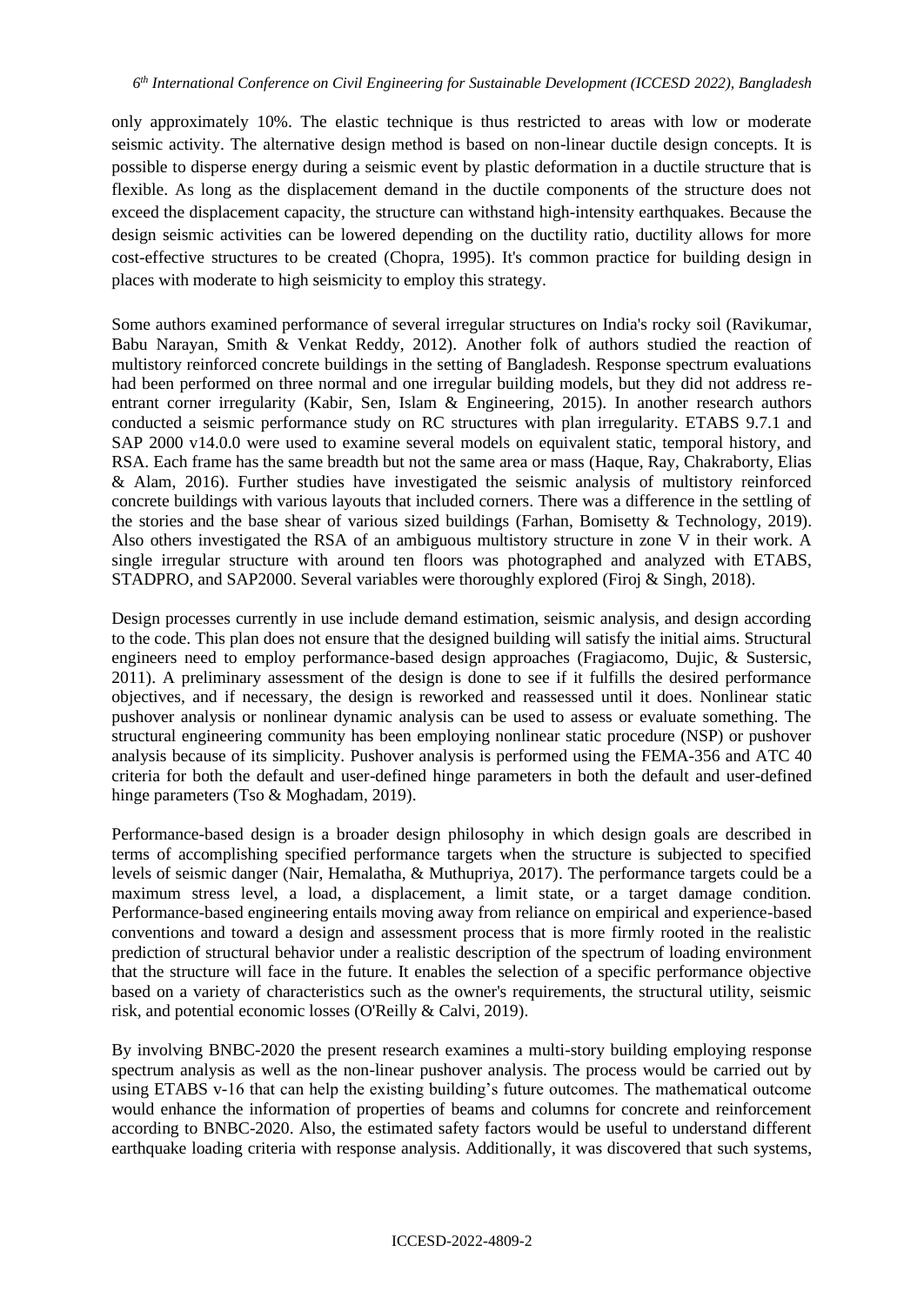when it undergoes through various performance levels such as Immediate occupancy, Life-safety and collapse prevention.

### **2. METHODOLOGY**

The Academic Building of Khulna University of Engineering and Technology which is an institutional building located in Khulna, was considered for the analysis. The existing plan of the building is given in Figure 1. The material property are given in the Table 1. also the loads as well as the section sizes are given in the Table 1&2 respectively.



Figure 1: Structural layout of Academic Building

| Loads                | <b>BNBC 2020</b>                               |
|----------------------|------------------------------------------------|
| Live load            | Floor: $4.8 \text{ kN/m}^2$ (Occupancy type-B) |
|                      | Roof: $1 \text{ kN/m}^2$                       |
| Concrete unit weight | 23.6 kN/ $m^3$                                 |
| Mechanical loadings  | $0.24$ kN/m <sup>2</sup>                       |
| Partition wall loads | $0.72 \text{ kN/m}^2$                          |

#### Table 2: Column section properties

| <b>Column names</b> | <b>Column dimension</b>                | <b>Bar Number</b> |
|---------------------|----------------------------------------|-------------------|
| Rectangular $(C1)$  | 500 mm x 250 mm                        | 6-16 mm diameter  |
| Rectangular (C2)    | 8-16 mm diameter<br>500 mm x 300 mm    |                   |
| Rectangular $(C3)$  | 500 mm x 300 mm                        | 8-16 mm diameter  |
| Rectangular (C4)    | 500 mm x 300 mm                        | 4-22 mm diameter  |
| PC (Pair column C5) | $500 \text{ mm} \times 300 \text{ mm}$ | 4-22 mm diameter  |
| Rectangular (C6)    | 500 mm x 300 mm                        | 6-22 mm diameter  |
| Rectangular (C7)    | 500 mm x 300 mm                        | 8-22 mm diameter  |
| Circular $(C8)$     | 450 mm diameter                        | 6-16 mm diameter  |
| Circular $(C9)$     | 450 mm diameter                        | 6-20 mm diameter  |
| Circular $(C10)$    | 450 mm diameter                        | 6-16 mm diameter  |
| Square $(C11)$      | 250 mm x 250 mm                        | 6-20 mm diameter  |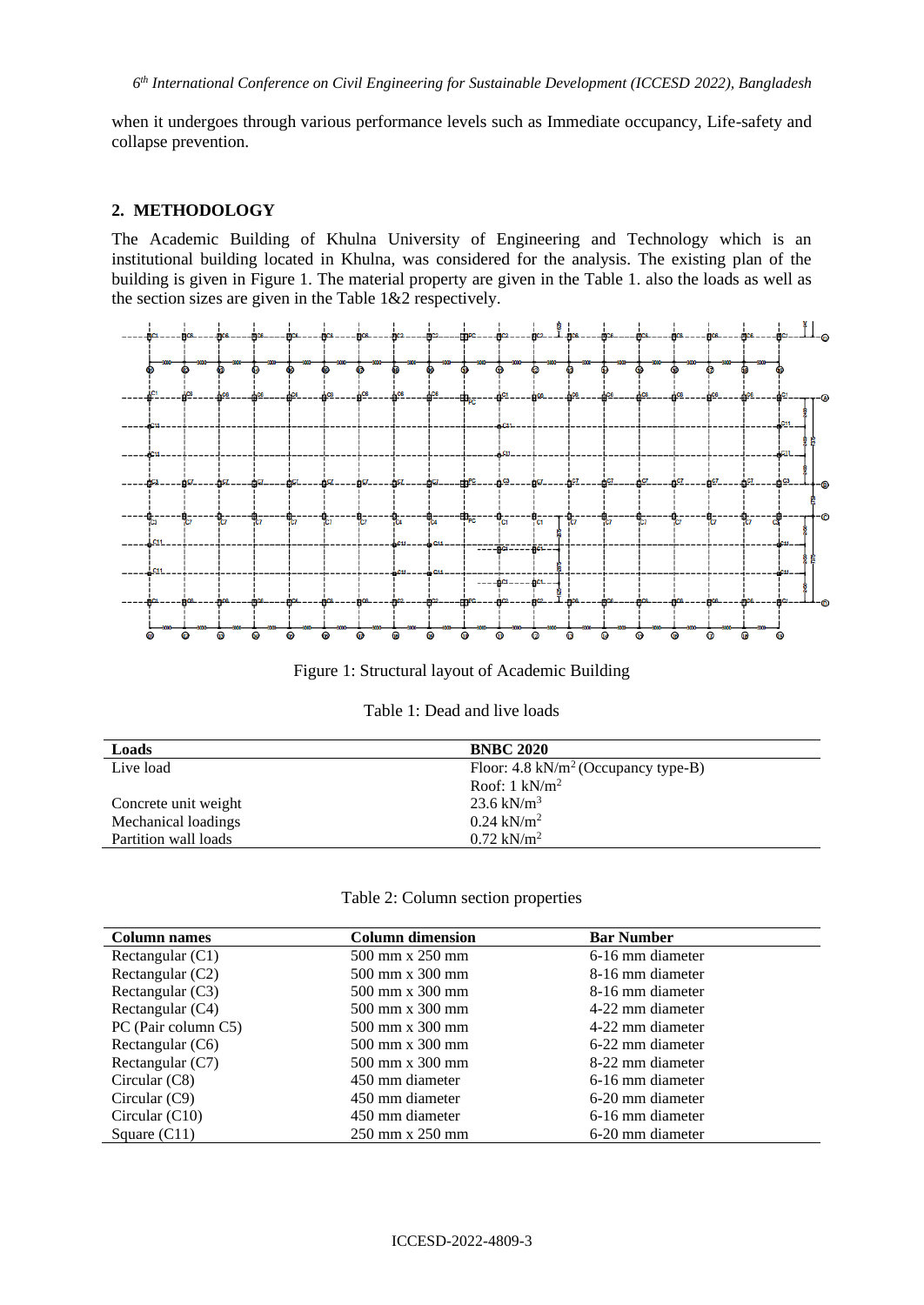*6 th International Conference on Civil Engineering for Sustainable Development (ICCESD 2022), Bangladesh*

| <b>Beam names</b> | <b>Beam dimension</b>                  | <b>Bar Number</b> |
|-------------------|----------------------------------------|-------------------|
| B1                | $600 \text{ mm} \times 300 \text{ mm}$ | 2-22 mm diameter  |
| <b>B2</b>         | 500 mm x 250 mm                        | 2-16 mm diameter  |
| <b>B</b> 3        | $300 \text{ mm} \times 500 \text{ mm}$ | 4-16 mm diameter  |
| <b>B4</b>         | $300 \text{ mm} \times 500 \text{ mm}$ | 4-16 mm diameter  |

|  |  |  | Table 3: Beam section properties |
|--|--|--|----------------------------------|
|--|--|--|----------------------------------|

### **2.1 Analysis Procedure**

The Mathematical model was developed at ETABS-2016. The mesh size (A mesh partitions space into elements, cells or zones over which the equations can be solved, which then approximates the solution over the larger domain) was taken as 4ft to generate finite element analysis. As the Live load exceeds  $4 \text{ kN/m}^2$  on the slab, 50% of the Live load was considered for mass source and all the load combinations according to BNBC-2020 was generated. After generating an equivalent static analysis, the spectral acceleration vs time period data (Figure 2) was inserted into the model, which was generated according to BNBC-2020 for Zone-I. The site location and classifications data shown in Table 3.



Figure 2: Spectral Acceleration Data

Table 3: Site Locations and Classifications

| Code                                              | <b>ASCE 7-10</b>                                         |
|---------------------------------------------------|----------------------------------------------------------|
| Location                                          | KUET, Khulna, Bangladesh                                 |
| Zone coefficient/response acceleration parameters | Spectral response acceleration parameters: $S_s = 0.3$ , |
|                                                   | $S_1 = 0.12$                                             |
| Site class                                        | Site class D, soft soil                                  |

After perceiving the response spectrum function, the analysis was run. As per code, to achieve 85% of static base shear, the scale factor was revised. Also, to achieve 90% of model mass participation, the mode number was also revised and the linear dynamic analysis was performed.

After performing Response Spectrum Analysis, the dead load was converted to non-linear static load case, then the pushover load case was defined for both global X and Y direction. The control displacement limit for the analysis was taken as 50 mm and a maximum 100 number of states was taken. After that, the hinges were formed at all. The beams and columns at position of 10% length and the 90% of the length. Finally, the analysis was performed to observe the behaviour of the structure.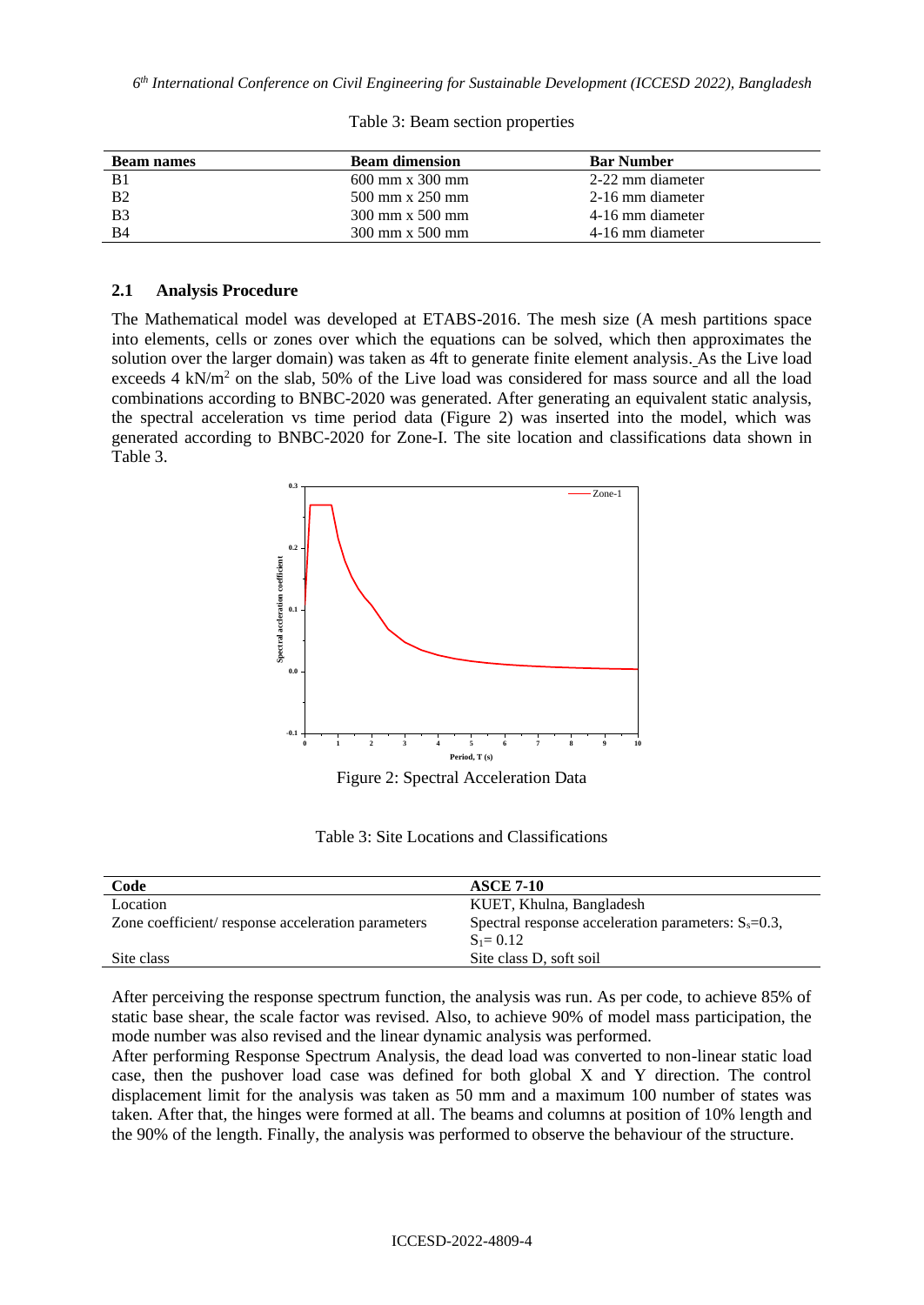

Figure 3: Analytical Model of Academic Building, KUET, Khulna

# **3. RESULTS AND DISCUSSION**

### **3.1 Story Displacement**

It was observed that the maximum displacement for the seismic analysis at global X-direction was found 27.053 mm and for global -Y direction 24.15 mm was found in (Fig-4. Also, the maximum base shear was found 2317.34 kN and 3331.56 kN for global -X and global -Y direction respectively.



Figure 4: Story displacement at global –X and global –Y direction

## **3.2 Story Drift, Torsional irregularity, Stiffness irregularity**

The story drift, torsional irregularity and stiffness was calculated for both the global -X and Global – Y direction. It was found that the mathematical model performed well and was able to keep the drift and drift ration under limit (Figure 5 & 6).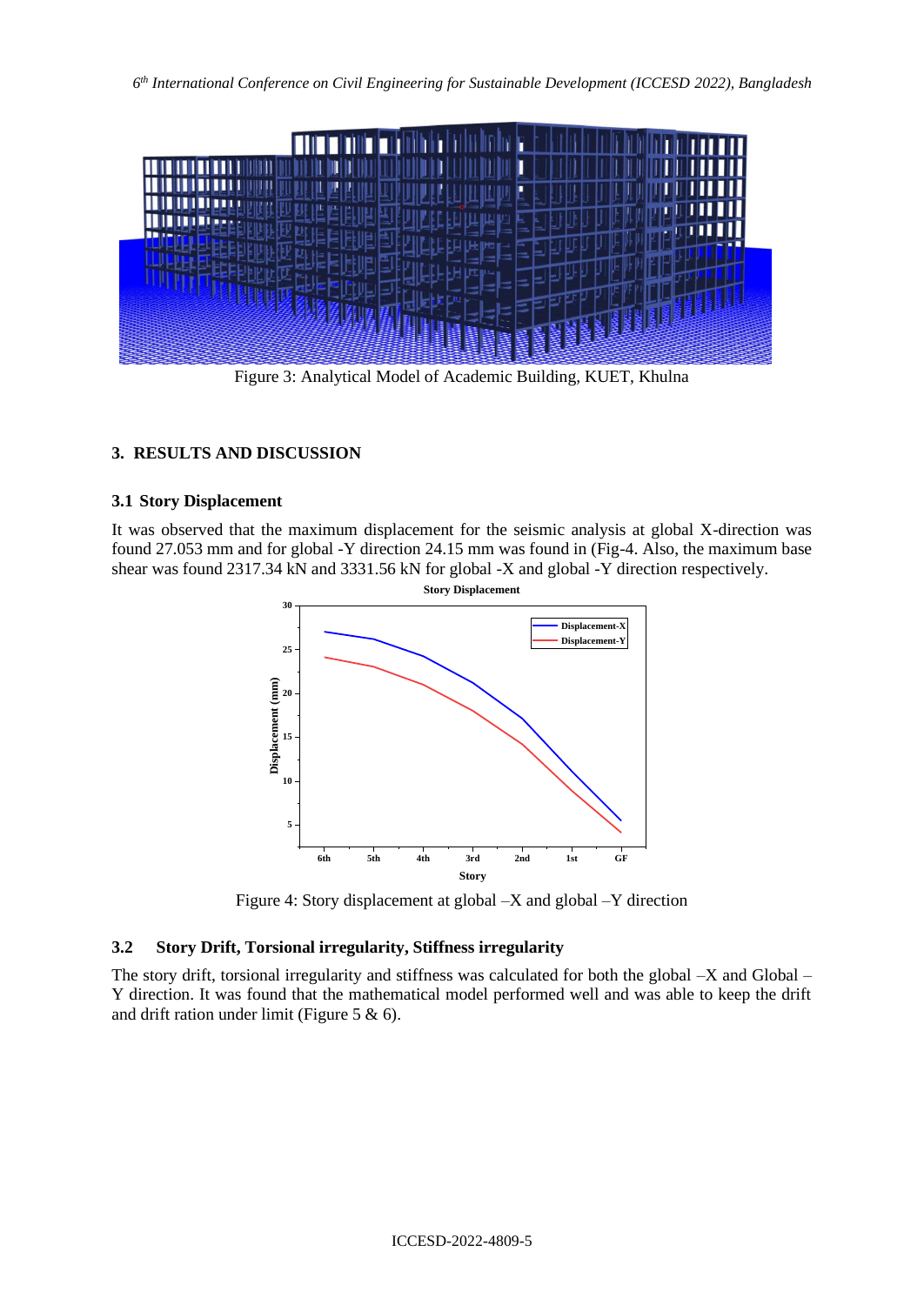



Figure 6: Torsional irregularity at global –X and global –Y direction

As a result, it can be said that in terms of drift and torsion no irregularity was found according to BNBC-2020. Also, in terms of stiffness no soft story effect was found as the structural system was able to keep the drift ratio over 80% (Figure 7).



Figure 7: Stiffness at global –X and global –Y direction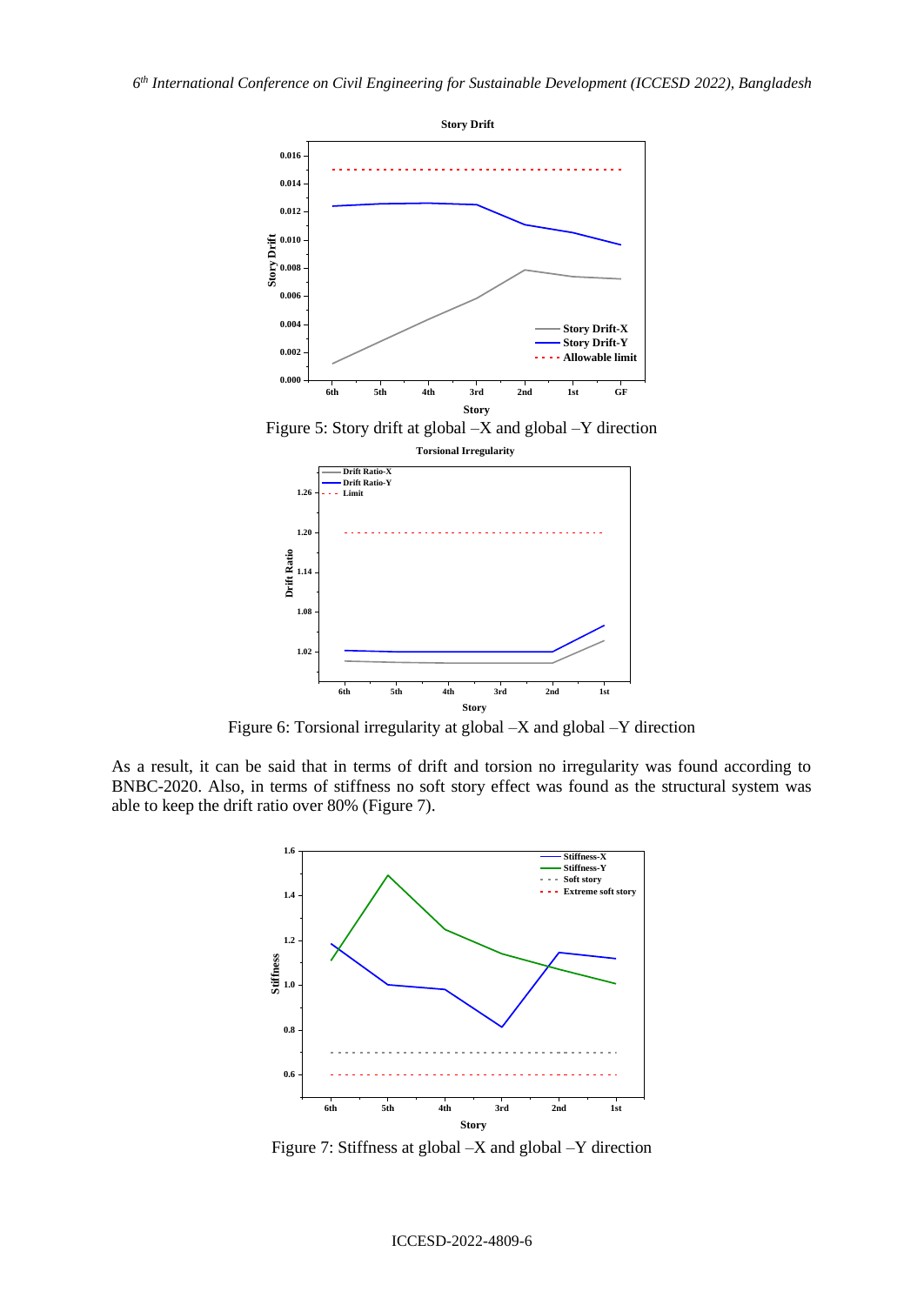## **3.3 Performance of the structure**

After performing the pushover analysis, the performance of the structure was assessed for a controlled 50mm displacement. Figure 8 represents the various types of performance of a structure, from that we can define the performance level as Operation level (OA)-where buildings are expected to sustain no permanent damage and retain the original strength and stiffness; Immediate Occupancy (AB)-where minor cracks can occur in columns, shear-walls and interior walls; Life safety (BC)- Where failure of interior walls can be observed as well as the architectural and mechanical systems of a structure get damaged, as a result the structure crosses the economical limit to repair; Collapse Prevention (CD) where the structure expected to avoid little residual strength and stiffness and reaches the collapse level.



Figure 8: Various Performance Level for Structure.

Analyzing the capacity-demand curve of the structure with Figure 9 it can be said that the structure would be in Immediate Occupancy state for 50mm displacement, which is greater than the maximum allowable displacement.



Figure 9: Demand capacity performance curve of the academic building KUET, Khulna.

# **3.4 Proof Check**

The static analytical procedure was justified by calculating the base shear and time period manually for the structure. So, it can be said that the procedure was accurate.

# **4. CONCLUSIONS**

Based on the findings, it is stated that performance-based design ideas offer a systematic design strategy for assessing the seismic capability of buildings intended for earthquake loading. Pushover